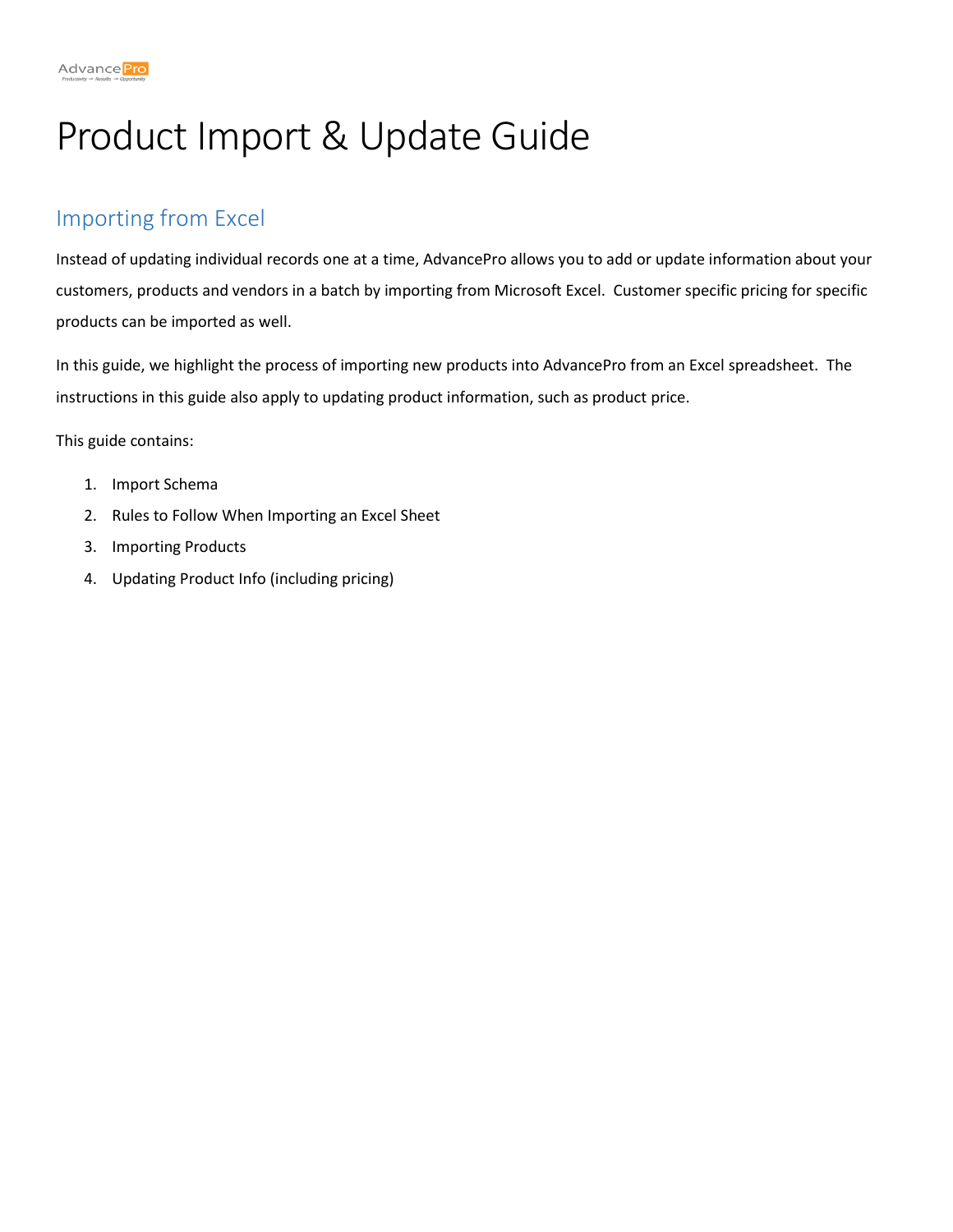#### 1. Import Schemas

Download the following schema to prepare your data for importing into AdvancePro:

[Products Import Schema](https://support.zoho.com/portal/advanceprotechnologies/ViewAttachment.do?blockId=7ec967db3bdb4c020a58d3e0d30da2d5604efa4dcfa70668&fileName=Products+Import+Schema.xls&zgId=6225226f742c5104dc91a236738b3d70&downloadType=uploadedFile&isSupAttach=true)

#### 2. RULES TO FOLLOW WHEN IMPORTING A SPREADSHEET:

1. Please make sure to avoid spaces in headers. Use underscores instead.

For Example:

- o PRODUCT NAME incorrect
- o PRODUCT\_NAME correct
- 2. The first sheet must be named "Sheet1". Notice that there is no space between 'Sheet' and '1'.
- 3. No other sheets should exist except for 'Sheet1'.
- 4. Make sure to save the file as an '.XLS' file.
- 5. Format everything to 'Text' format.

NOTES:

- You can have any name for the headers as long as you follow rule #1 and avoid using special characters.
- The order of the headers does not matter.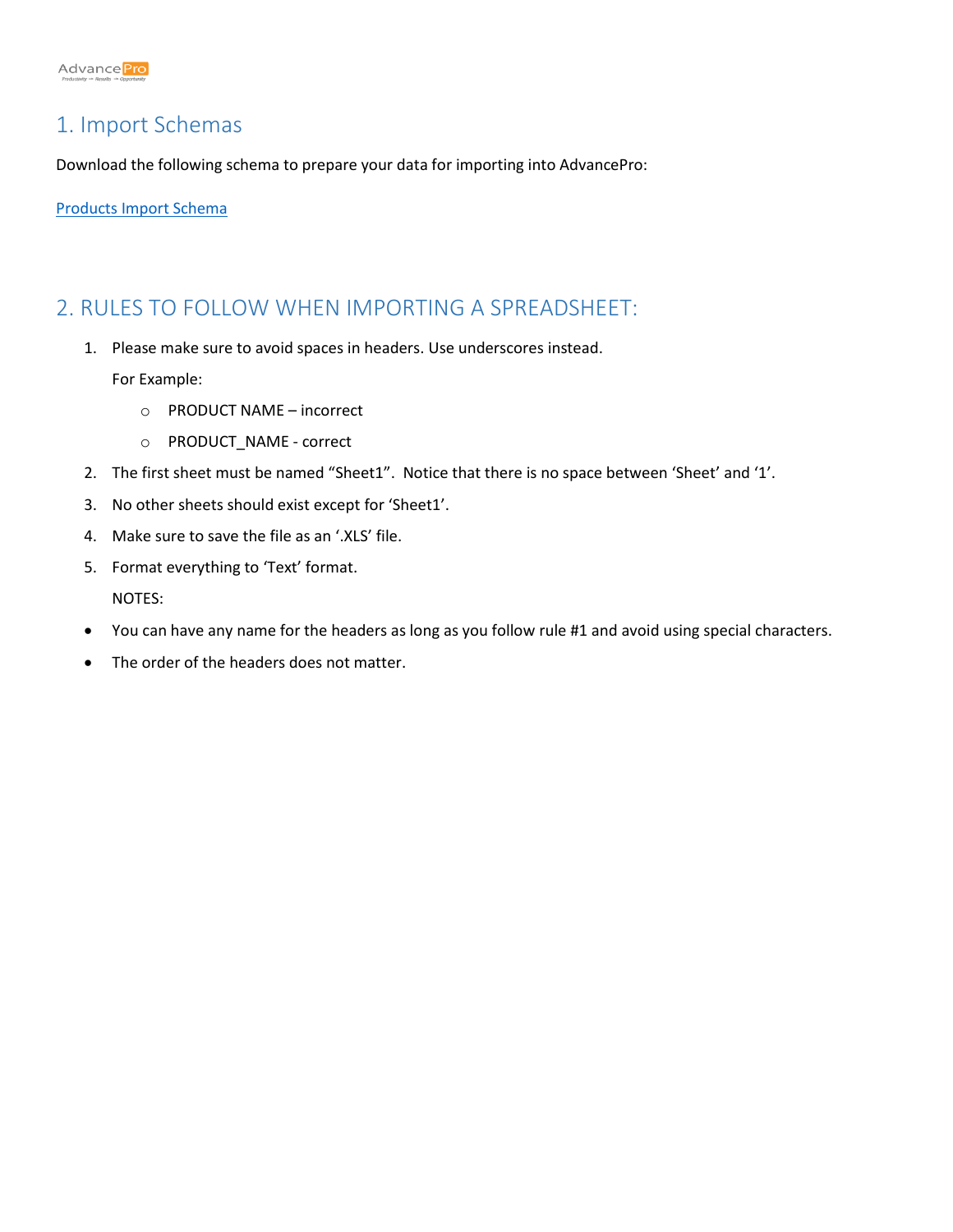### 3. Importing Products

Before proceeding with your product import, you may wish to download and review 'Sample Products Import [Schema.xls](https://support.zoho.com/portal/advanceprotechnologies/ViewAttachment.do?blockId=7ec967db3bdb4c027b164ad9d5665c6fcb5fb0c50d7843e2&fileName=Sample+Products+Import+Schema.xls&zgId=6225226f742c5104dc91a236738b3d70&downloadType=uploadedFile&isSupAttach=true)'.

1. Create the spreadsheet of products that you will be importing and save it as an '.XLS' file. Fill out the 'Products Import Schema' with your information. NOTE: PRODUCT\_NAME and SKU are required fields in your spreadsheet. The rest are optional.

|                | А                                                                              | B             | Ċ               | D                   | E            | Е                       | G              | н                                      |      |                  | К       | т             | м                                 |
|----------------|--------------------------------------------------------------------------------|---------------|-----------------|---------------------|--------------|-------------------------|----------------|----------------------------------------|------|------------------|---------|---------------|-----------------------------------|
| $\mathbf{1}$   | <b>PRODUCT NAME SKU</b>                                                        |               | <b>CATEGORY</b> | <b>DESCRIPTION</b>  |              |                         |                | COST P SALE PRSUGGES CUSTOMEF IN STOCK |      | <b>WEIGH UPC</b> |         | <b>VENDOR</b> | <b>VENDOR ACCOUNT NUMBER</b>      |
| $\overline{2}$ | <b>Drum Stick</b>                                                              | C00001        | Chicken         | Part of Chicken 5   |              | 4                       | 7              | 1                                      | 1000 | 5                | 1110001 |               | World of Chic 1999 9999 1111 1111 |
| з              | <b>Chicken Breast</b>                                                          | C00002        | Chicken         | Part of Chicken 5   |              | 4                       | 7              | 1                                      | 1000 | 5                | 1110002 |               | World of Chic 1999 9999 1111 1111 |
| 4              | <b>Wings</b>                                                                   | C00003        | Chicken         | Part of Chicken 4   |              | B.                      | 5              | 1                                      | 1000 | 5                | 1110003 |               | World of Chic 1999 9999 1111 1111 |
| 5.             | <b>Neck</b>                                                                    | C00004        | Chicken         | Part of Chicken 4   |              | $\overline{\mathbf{3}}$ | 5              | 1                                      | 1000 | 5                | 1110004 |               | World of Chic 1999 9999 1111 1111 |
| 6              | <b>Thigh</b>                                                                   | C00005        | Chicken         | Part of Chicken 7   |              | 5                       | 8              | 1                                      | 1000 | 5                | 1110005 |               | World of Chic 1999 9999 1111 1111 |
|                | 7 Liver                                                                        | C00006        | Chicken         | Part of Chicken 4   |              | 3                       | 5              | 1                                      | 1000 | 5                | 1110006 |               | World of Chic 1999 9999 1111 1111 |
| 8              | <b>Heart</b>                                                                   | C00007        | Chicken         | Part of Chicken 4   |              | 3                       | 5              | 1                                      | 1000 | 5                | 1110007 |               | World of Chic 1999 9999 1111 1111 |
| 9              | Gizzard                                                                        | <b>C00008</b> | Chicken         | Part of Chicken 4   |              | 3                       | 5              | 1                                      | 1000 | 5                | 1110008 |               | World of Chic 1999 9999 1111 1111 |
|                | 10 Feet                                                                        | C00009        | Chicken         | Part of Chicken 4   |              | 3                       | 5              | 1                                      | 1000 | 5                | 1110009 |               | World of Chic 1999 9999 1111 1111 |
| 11 Tail        |                                                                                | C00010        | Chicken         | Part of Chicken 4   |              | 3                       | 5              | 1                                      | 1000 | 5                | 1110010 |               | World of Chic 1999 9999 1111 1111 |
|                | 12 Ground Beef                                                                 | B00001        | <b>Beef</b>     | Part of Beef        | $\mathbf{7}$ | 6                       | $\overline{8}$ | 1                                      | 1000 | 5                | 2220001 |               | World of Beet 2999 9999 2222 2221 |
|                | 13 Sirloin Steak                                                               | B00002        | <b>Beef</b>     | Part of Beef        | 6            | 5                       | $\overline{7}$ | 1                                      | 1000 | 5                | 2220002 |               | World of Beel 2999 9999 2222 2221 |
|                | 14 T-Bone Steak                                                                | <b>B00003</b> | <b>Beef</b>     | Part of Beef        | 6            | 5                       | 7              | 1                                      | 1000 | 5                | 2220003 |               | World of Bee 2999 9999 2222 2221  |
| 15             | Tenderloin Steak                                                               | <b>B00004</b> | <b>Beef</b>     | Part of Beef        | 6            | 5                       | 7              | 1                                      | 1000 | 5                | 2220004 |               | World of Beet 2999 9999 2222 2221 |
|                | 16 Beef Back Ribs                                                              | <b>B00005</b> | <b>Beef</b>     | Part of Beef        | 7            | 6                       | 8              | 1                                      | 1000 | 5                | 2220005 |               | World of Beei 2999 9999 2222 2221 |
|                | 17 Beef Cubes                                                                  | <b>B00006</b> | <b>Beef</b>     | Part of Beef        | 6            | 5                       | 7              | 1                                      | 1000 | 5                | 2220006 |               | World of Beei 2999 9999 2222 2221 |
|                | 18 Shank                                                                       | <b>B00007</b> | <b>Beef</b>     | Part of Beef        | 6            | 5                       | 7              | 1                                      | 1000 | 5                | 2220007 |               | World of Beei 2999 9999 2222 2221 |
|                | 19 Brisket                                                                     | <b>B00008</b> | <b>Beef</b>     | Part of Beef        | 6            | 5                       | 7              | 1                                      | 1000 | 5                | 2220008 |               | World of Beel 2999 9999 2222 2221 |
|                | 20 Pork Spare Ribs                                                             | P00001        | Pork            | <b>Part of Pork</b> | 7            | 6                       | $\mathbf{g}$   | 1                                      | 1000 | 5                | 3330001 |               | World of Pork 2999 9999 2222 2221 |
|                | 21 Bacon                                                                       | P00002        | Pork            | Part of Pork        | 6            | 5                       | 7              | 1                                      | 1000 | 5                | 3330002 |               | World of Pork 3999 9999 3333 3331 |
|                | 22 Ham                                                                         | P00003        | Pork            | Part of Pork        | 7            | 6                       | 8              | 1                                      | 1000 | 5                | 3330003 |               | World of Pork 3999 9999 3333 3331 |
|                | 23 Ground Pork                                                                 | P00004        | Pork            | Part of Pork        | 7            | 6                       | g              | 1                                      | 1000 | 5                | 3330004 |               | World of Pork 3999 9999 3333 3331 |
|                | 24 Pork Back Ribs                                                              | P00005        | Pork            | Part of Pork        | 7            | 6                       | 8              | 1                                      | 1000 | 5                | 3330005 |               | World of Pork 3999 9999 3333 3331 |
|                | 25 Pork Cubes                                                                  | P00006        | Pork            | Part of Pork        | 6            | 5                       | 7              | 1                                      | 1000 | 5                | 3330006 |               | World of Pork 3999 9999 3333 3331 |
|                | 26 Potato                                                                      | V00001        | Vegetable       | Vegetable           | 4            | 3                       | 5              | 1                                      | 1000 | $\overline{2}$   | 4440001 |               | World of Veg 4999 9999 4444 4441  |
|                | 27 Cabbage                                                                     | V00002        | Vegetable       | Vegetable           | 4            | 3                       | 5              | 1                                      | 1000 | $\overline{2}$   | 4440002 |               | World of Veg 4999 9999 4444 4441  |
|                | 28 Lettuce                                                                     | V00003        | Vegetable       | Vegetable           | 4            | 3                       | 5              | 1                                      | 1000 | $\overline{2}$   | 4440003 |               | World of Veg 4999 9999 4444 4441  |
|                | 29 Onions                                                                      | V00004        | Vegetable       | Vegetable           | 4            | 3                       | 5              | 1                                      | 1000 | $\overline{2}$   | 4440004 |               | World of Veg 4999 9999 4444 4441  |
|                | 30 Garlic                                                                      | V00005        | Vegetable       | Vegetable           | 4            | 3                       | 5              | 1                                      | 1000 | $\overline{2}$   | 4440005 |               | World of Veg 4999 9999 4444 4441  |
|                | $\left( + \right)$<br>$\overline{A}$<br>Sheet1<br>Sheet2<br>Sheet3<br>$\left($ |               |                 |                     |              |                         |                |                                        |      |                  |         |               |                                   |

2. Prior to importing any files into AdvancePro, it is highly recommended to create a backup of your current database. Instructions for backing up can be found in our Backup Guide [\(https://support.zoho.com/portal/advanceprotechnologies/helpcenter/articles/admin-utilities-guide\)](https://support.zoho.com/portal/advanceprotechnologies/helpcenter/articles/admin-utilities-guide).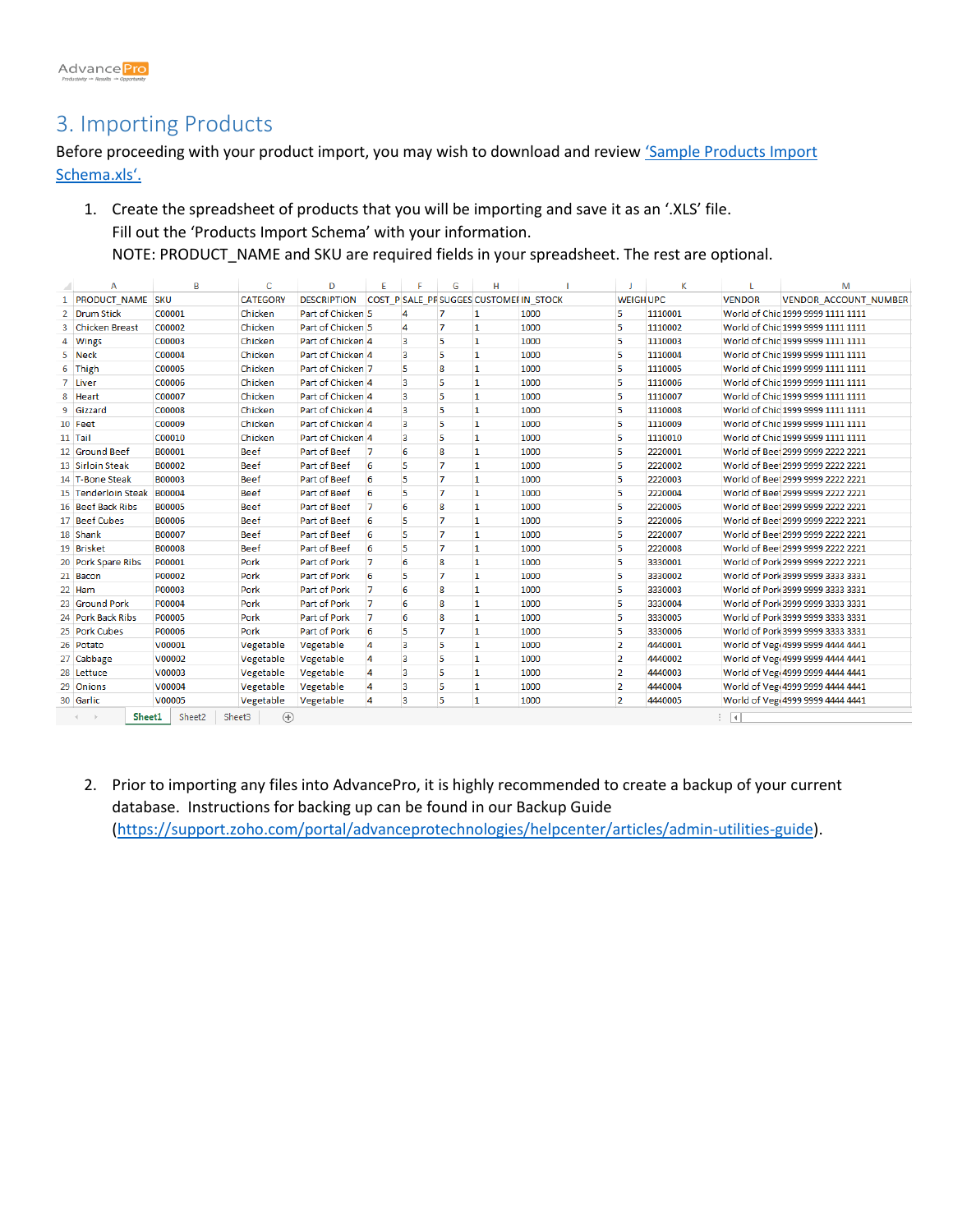

- 3. Access the "Utilities" menu in AdvancePro.
	- 1) Click "Admin" to bring up the Admin panel.
	- 2) Click "Utilities" to access the Utilities menu.

| $\bullet$<br>AdvancePro 10.00.0.1000* - Admin |       |           |         |          |           |                           |         |  |                                                       |     | $  \overline{ }$ $\overline{ }$ $\overline{ }$ $\overline{ }$ $\overline{ }$ $\overline{ }$ $\overline{ }$ $\overline{ }$ $\overline{ }$ $\overline{ }$ $\overline{ }$ $\overline{ }$ $\overline{ }$ $\overline{ }$ $\overline{ }$ $\overline{ }$ $\overline{ }$ $\overline{ }$ $\overline{ }$ $\overline{ }$ $\overline{ }$ $\overline{ }$ $\overline{ }$ $\overline{ }$ $\overline{ }$ $\overline{ }$ $\overline{$ |                         |  |  |   |
|-----------------------------------------------|-------|-----------|---------|----------|-----------|---------------------------|---------|--|-------------------------------------------------------|-----|----------------------------------------------------------------------------------------------------------------------------------------------------------------------------------------------------------------------------------------------------------------------------------------------------------------------------------------------------------------------------------------------------------------------|-------------------------|--|--|---|
| Advance Pro                                   | Admin | Customers | Vendors | Products | Warehouse | Sales Rep                 | Returns |  | Reports QuickBooks                                    | Web | MFG                                                                                                                                                                                                                                                                                                                                                                                                                  |                         |  |  | B |
| Customers                                     |       |           |         |          |           |                           |         |  |                                                       |     |                                                                                                                                                                                                                                                                                                                                                                                                                      |                         |  |  |   |
| Place New Order                               |       |           |         |          |           |                           |         |  |                                                       |     |                                                                                                                                                                                                                                                                                                                                                                                                                      |                         |  |  |   |
| POS<br>All Customer Orders                    |       |           |         |          |           |                           |         |  |                                                       |     |                                                                                                                                                                                                                                                                                                                                                                                                                      |                         |  |  |   |
| View All Customers                            |       |           |         |          |           |                           |         |  |                                                       |     |                                                                                                                                                                                                                                                                                                                                                                                                                      |                         |  |  |   |
| Add New Customer                              |       |           |         |          |           |                           |         |  |                                                       |     |                                                                                                                                                                                                                                                                                                                                                                                                                      |                         |  |  |   |
| <b>Admin</b><br>Vendors                       |       |           |         |          |           |                           |         |  |                                                       |     |                                                                                                                                                                                                                                                                                                                                                                                                                      |                         |  |  |   |
| Place New Order                               |       |           |         |          |           |                           |         |  |                                                       |     |                                                                                                                                                                                                                                                                                                                                                                                                                      |                         |  |  |   |
| All Vendor Orders                             |       |           |         |          |           |                           |         |  |                                                       |     |                                                                                                                                                                                                                                                                                                                                                                                                                      |                         |  |  |   |
| View All Vendors                              |       |           |         |          |           |                           |         |  |                                                       |     |                                                                                                                                                                                                                                                                                                                                                                                                                      |                         |  |  |   |
| Products<br>Add New Product                   |       |           |         |          |           | <b>Site Configuration</b> |         |  | <b>Payment Settings</b>                               |     |                                                                                                                                                                                                                                                                                                                                                                                                                      | Other                   |  |  |   |
| Manage Inventory                              |       |           |         |          |           | Site Settings             |         |  | Currencies                                            |     |                                                                                                                                                                                                                                                                                                                                                                                                                      | Product Unit Management |  |  |   |
| View All Products                             |       |           |         |          |           |                           |         |  |                                                       |     |                                                                                                                                                                                                                                                                                                                                                                                                                      |                         |  |  |   |
| Quick Search                                  |       |           |         |          |           |                           |         |  |                                                       |     |                                                                                                                                                                                                                                                                                                                                                                                                                      |                         |  |  |   |
| ᅬ                                             |       |           |         |          |           | Site Administrators       |         |  | Payment Terms                                         |     |                                                                                                                                                                                                                                                                                                                                                                                                                      | Carriers                |  |  |   |
| $\alpha$                                      |       |           |         |          |           |                           |         |  |                                                       |     |                                                                                                                                                                                                                                                                                                                                                                                                                      |                         |  |  |   |
| $\blacksquare$<br>Open Windows<br>Utilities   |       |           |         |          |           | Roles                     |         |  | Payment Method                                        |     |                                                                                                                                                                                                                                                                                                                                                                                                                      | Utilities               |  |  |   |
|                                               |       |           |         |          |           |                           |         |  |                                                       |     |                                                                                                                                                                                                                                                                                                                                                                                                                      |                         |  |  |   |
|                                               |       |           |         |          |           |                           |         |  | Tax                                                   |     |                                                                                                                                                                                                                                                                                                                                                                                                                      |                         |  |  |   |
|                                               |       |           |         |          |           |                           |         |  |                                                       |     |                                                                                                                                                                                                                                                                                                                                                                                                                      |                         |  |  |   |
|                                               |       |           |         |          |           |                           |         |  |                                                       |     |                                                                                                                                                                                                                                                                                                                                                                                                                      |                         |  |  |   |
|                                               |       |           |         |          |           |                           |         |  |                                                       |     |                                                                                                                                                                                                                                                                                                                                                                                                                      |                         |  |  |   |
|                                               |       |           |         |          |           |                           |         |  |                                                       |     |                                                                                                                                                                                                                                                                                                                                                                                                                      |                         |  |  |   |
|                                               |       |           |         |          |           |                           |         |  |                                                       |     |                                                                                                                                                                                                                                                                                                                                                                                                                      |                         |  |  |   |
|                                               |       |           |         |          |           |                           |         |  |                                                       |     |                                                                                                                                                                                                                                                                                                                                                                                                                      |                         |  |  |   |
| <b>B</b> Logout                               |       |           |         |          |           |                           |         |  | @ 2015, AdvancePro Technologies. All rights reserved. |     |                                                                                                                                                                                                                                                                                                                                                                                                                      |                         |  |  |   |
|                                               |       |           |         |          |           |                           |         |  |                                                       |     |                                                                                                                                                                                                                                                                                                                                                                                                                      |                         |  |  |   |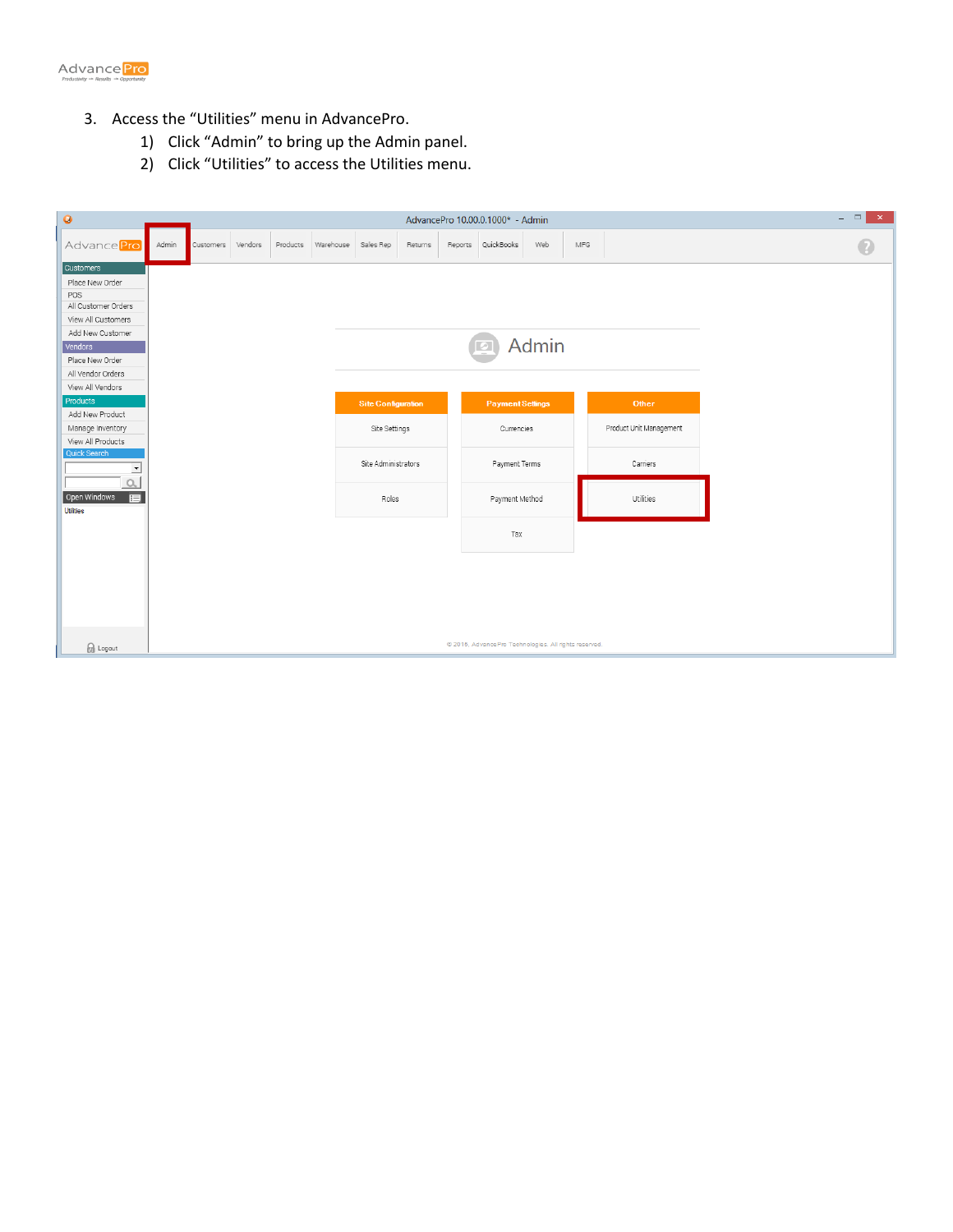

- 4. Access the "Import Products" screen.
	- 1) Click "Excel Import/Export"
	- 2) Click "Import Products"

| <b>Utilities</b><br>$\overline{\mathbf{x}}$<br>▣<br>$\Box$<br><b>x</b>                                                                                                      |
|-----------------------------------------------------------------------------------------------------------------------------------------------------------------------------|
| About<br><b>Upgrades</b><br>Database<br>Excel Import/Export<br>Payment Processor<br><b>MPL</b><br>*XML Import                                                               |
| *Lot/Serial #<br>*Freight   *Catch Weights<br>*EDI<br>*Advanced Shipping<br>*Mult. Companies<br>*Bar Coding                                                                 |
| *UPS/Fedex/USPS<br>*Fifo/Lifo<br>*AdvanceEDI Sales Rep.<br>*Order Matrix<br>*Additional Entity<br>*Product Builder                                                          |
| *AP Labels<br>*POS<br>*AP Mobile<br>*AP Manufacture<br>*AP ActiSales<br>*APIntelligence<br>*Resource Management                                                             |
| <b>MS</b> Dynamics                                                                                                                                                          |
| Import data from an existing Excel spreadsheet<br>NOTE: Please see the help menu for important information on preparing your Excel Spreadsheet<br>BEFORE doing your import. |
| Import/Export Products                                                                                                                                                      |
| <b>Import Products</b><br><b>Export Products</b>                                                                                                                            |
| Import/Export Customers                                                                                                                                                     |
| <b>Import Customers</b><br><b>Export Customers</b>                                                                                                                          |
| <b>Import/Export Vendors</b>                                                                                                                                                |
| <b>Export Vendors</b><br>Import Vendors                                                                                                                                     |
| Import Customer Pricing                                                                                                                                                     |
| On.                                                                                                                                                                         |
| Import Customer Pricing                                                                                                                                                     |
|                                                                                                                                                                             |
|                                                                                                                                                                             |
|                                                                                                                                                                             |
|                                                                                                                                                                             |
|                                                                                                                                                                             |
|                                                                                                                                                                             |
| Close                                                                                                                                                                       |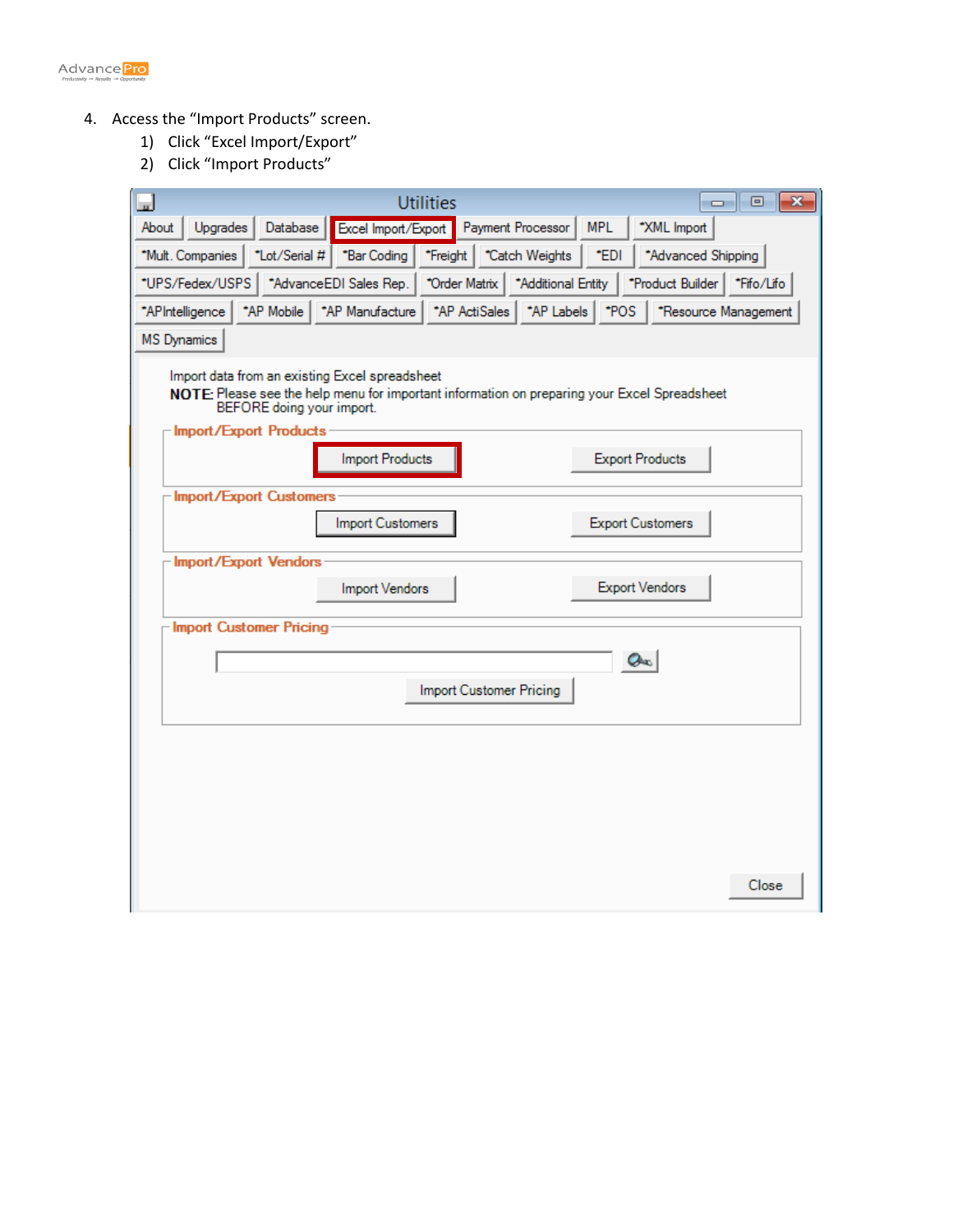

- 5. Select the file you would like to import and map your headers to the correct AdvancePro fields.
	- 1) Click "Browse" and find the file that you would like to import. This will populate the headers from your Excel file on the right-hand side.
	- 2) Match your headers to the AdvancePro fields and click "Map".
	- 3) Once you have finished mapping your fields, click "Next".

|       |                                                     |                                                  |                 | <b>Utilities</b> |                                                                                               |      | $\Box$             | ΣS<br>回      |  |  |  |  |
|-------|-----------------------------------------------------|--------------------------------------------------|-----------------|------------------|-----------------------------------------------------------------------------------------------|------|--------------------|--------------|--|--|--|--|
| About | Upgrades                                            | Database <sup> </sup>                            |                 |                  | Excel Import/Export Payment Processor   MPL                                                   |      | *XML Import        |              |  |  |  |  |
|       | *Mult. Companies                                    | *Lot/Serial #                                    |                 |                  | *Bar Coding   *Freight   *Catch Weights                                                       | *EDI | *Advanced Shipping |              |  |  |  |  |
|       |                                                     |                                                  | Products Import |                  |                                                                                               |      | <u>ale</u>         | $\mathbf{x}$ |  |  |  |  |
|       | Map Fields                                          | Ready To Import                                  |                 |                  |                                                                                               |      |                    |              |  |  |  |  |
|       | <b>Select Excel File</b>                            |                                                  |                 |                  |                                                                                               |      |                    |              |  |  |  |  |
|       | Locate the Excel file to import                     |                                                  |                 |                  |                                                                                               |      |                    |              |  |  |  |  |
|       | C:\Users\jared\Desktop\testexportprod.xls<br>Browse |                                                  |                 |                  |                                                                                               |      |                    |              |  |  |  |  |
|       | Map Fields                                          |                                                  |                 |                  |                                                                                               |      |                    |              |  |  |  |  |
|       |                                                     |                                                  |                 |                  | Match up the AdvancePro field on the LEFT with your Excel field on the RIGHT and press "MAP". |      |                    |              |  |  |  |  |
|       | <b>E</b> PRODUCT_NAME<br><b>SKU</b>                 |                                                  |                 |                  | <b>FRODUCT_NAME</b><br><b>SKU</b>                                                             |      |                    |              |  |  |  |  |
|       | <b>CATEGORY</b>                                     |                                                  |                 |                  | COST_PRICE                                                                                    |      |                    |              |  |  |  |  |
|       | SUB_CATEGORY                                        | <b>PRODUCT_DESCRIPTION</b>                       |                 |                  | SALE_PRICE<br>IN_STOCK                                                                        |      |                    |              |  |  |  |  |
|       | <b>B2C_DESCRIPTION</b>                              |                                                  |                 | Map              | <b>UPC</b>                                                                                    |      |                    |              |  |  |  |  |
|       | PRODUCT_NOTES<br>COST_PRICE                         |                                                  |                 |                  |                                                                                               |      |                    |              |  |  |  |  |
|       | SALE_PRICE                                          |                                                  |                 |                  |                                                                                               |      |                    |              |  |  |  |  |
|       |                                                     | SUGGESTED_RETAIL_PRICE<br>CUSTOMER_MIN_ORDER_QTY |                 |                  |                                                                                               |      |                    |              |  |  |  |  |
|       | IN_STOCK                                            |                                                  |                 |                  |                                                                                               |      |                    |              |  |  |  |  |
|       | <b>WEIGHT</b><br><b>UPC</b>                         |                                                  |                 |                  |                                                                                               |      |                    |              |  |  |  |  |
|       | <b>VENDOR</b>                                       |                                                  |                 |                  |                                                                                               |      |                    |              |  |  |  |  |
|       |                                                     | VENDOR_ACCOUNT_NO                                |                 |                  |                                                                                               |      |                    |              |  |  |  |  |
|       |                                                     |                                                  |                 |                  |                                                                                               |      |                    |              |  |  |  |  |
|       | Update stock to zero                                |                                                  |                 |                  |                                                                                               |      | Next               | Close        |  |  |  |  |
|       |                                                     |                                                  |                 |                  |                                                                                               |      |                    |              |  |  |  |  |
|       |                                                     |                                                  |                 |                  |                                                                                               |      |                    |              |  |  |  |  |
|       |                                                     |                                                  |                 |                  |                                                                                               |      |                    |              |  |  |  |  |
|       |                                                     |                                                  |                 |                  |                                                                                               |      |                    | Close        |  |  |  |  |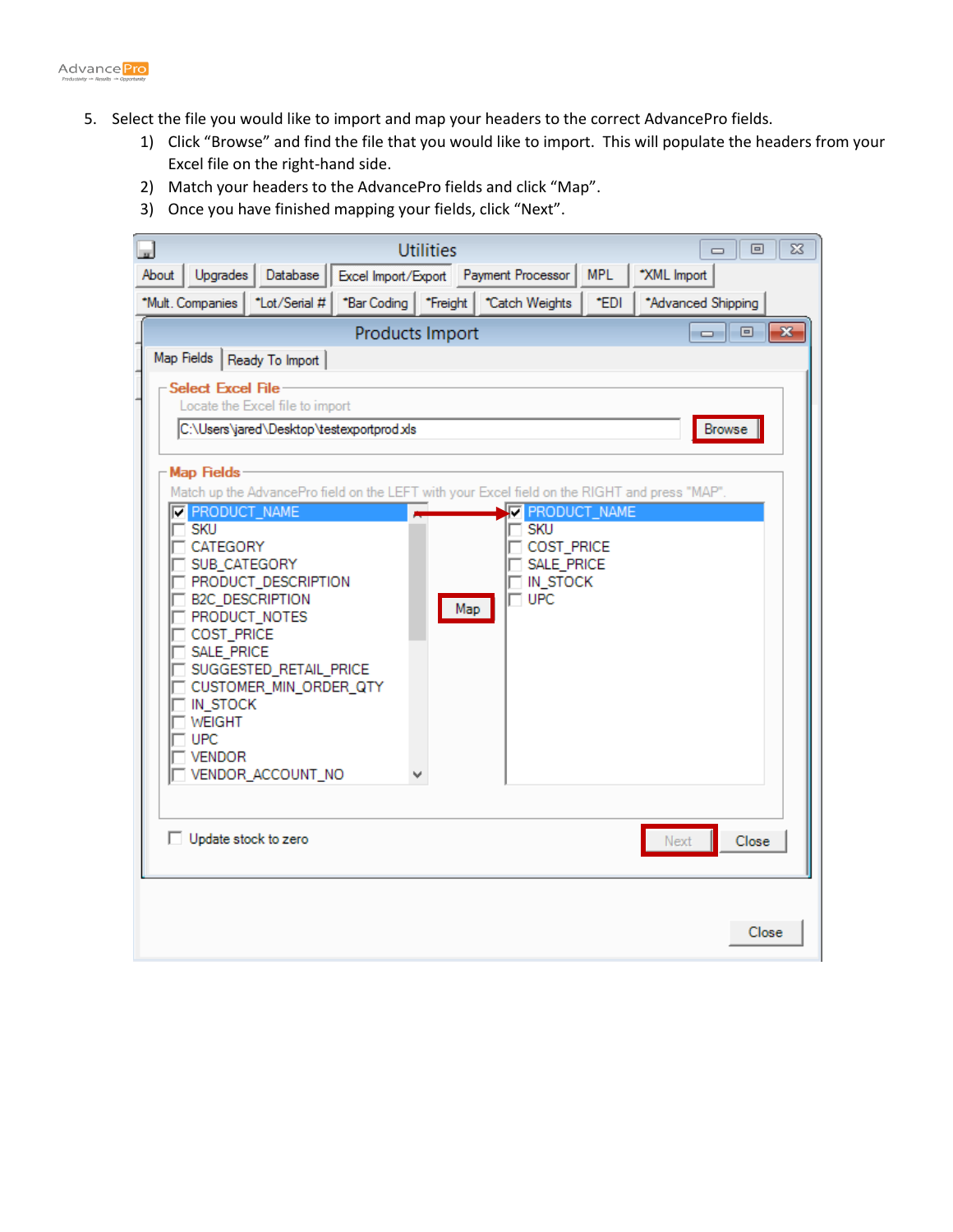

6. AdvancePro will then provide you with an opportunity to confirm your mapping. Once you are satisfied that the fields have been mapped correctly, click "Import".

| آسا              |                            |                            |                 | <b>Utilities</b> |                                             |              | $\qquad \qquad \Box$                                                                                    | $\Sigma$<br>回 |
|------------------|----------------------------|----------------------------|-----------------|------------------|---------------------------------------------|--------------|---------------------------------------------------------------------------------------------------------|---------------|
| About            | Upgrades                   | Database                   |                 |                  | Excel Import/Export Payment Processor   MPL |              | *XML Import                                                                                             |               |
| *Mult. Companies |                            | *Lot/Serial #              |                 |                  | *Bar Coding   *Freight   *Catch Weights     | *EDI         | *Advanced Shipping                                                                                      |               |
|                  |                            |                            | Products Import |                  |                                             |              |                                                                                                         |               |
|                  |                            | Map Fields Ready To Import |                 |                  |                                             |              |                                                                                                         |               |
|                  | Map Fields                 |                            |                 |                  |                                             |              |                                                                                                         |               |
|                  |                            |                            |                 |                  |                                             |              | If all fields are matched up correctly press IMPORT, if not then select them from the lists and "UnMap" |               |
|                  | PRODUCT_NAME<br><b>SKU</b> |                            |                 |                  | <b>SKU</b>                                  | PRODUCT_NAME |                                                                                                         |               |
|                  | COST_PRICE                 |                            |                 |                  |                                             | COST_PRICE   |                                                                                                         |               |
|                  | SALE_PRICE<br>IN_STOCK     |                            |                 |                  | IN_STOCK                                    | SALE_PRICE   |                                                                                                         |               |
|                  | $\Box$ UPC                 |                            |                 |                  | <b>UPC</b>                                  |              |                                                                                                         |               |
|                  |                            |                            |                 |                  |                                             |              |                                                                                                         |               |
|                  |                            |                            |                 |                  |                                             |              |                                                                                                         |               |
|                  |                            |                            |                 | UnMap            |                                             |              |                                                                                                         |               |
|                  |                            |                            |                 |                  |                                             |              |                                                                                                         |               |
|                  |                            |                            |                 |                  |                                             |              |                                                                                                         |               |
|                  |                            |                            |                 |                  |                                             |              |                                                                                                         |               |
|                  |                            |                            |                 |                  |                                             |              |                                                                                                         |               |
|                  |                            |                            |                 |                  |                                             |              |                                                                                                         |               |
|                  |                            |                            |                 |                  |                                             |              |                                                                                                         |               |
|                  |                            |                            |                 |                  |                                             |              | Import                                                                                                  | Close         |
|                  |                            |                            |                 |                  |                                             |              |                                                                                                         |               |
|                  |                            |                            |                 |                  |                                             |              |                                                                                                         |               |
|                  |                            |                            |                 |                  |                                             |              |                                                                                                         | Close         |
|                  |                            |                            |                 |                  |                                             |              |                                                                                                         |               |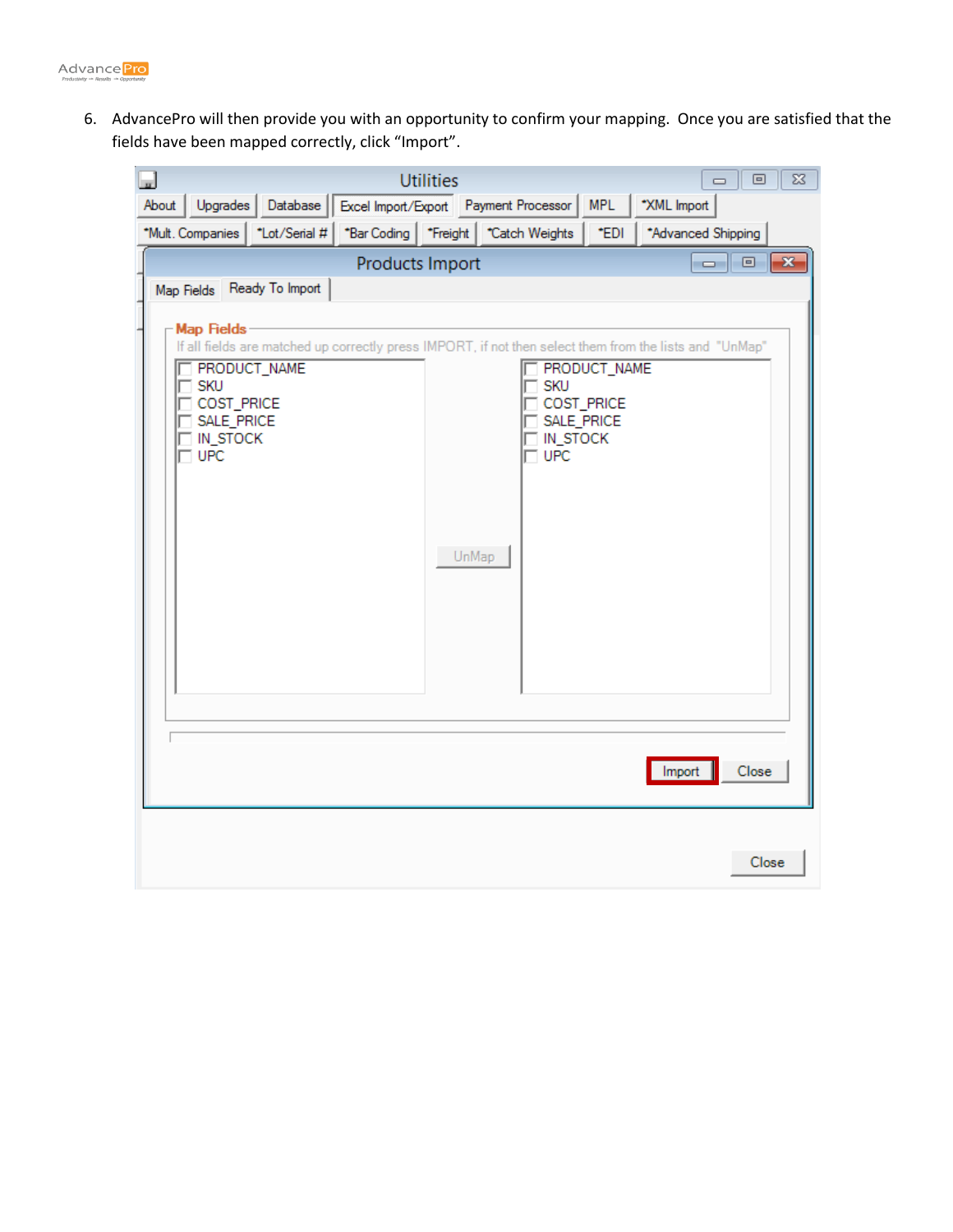

7. AdvancePro will alert you of important changes that will happen once you confirm your import. Once you have read and understood the message, click "Yes" to proceed with your import.

| AdvancePro                                                                                                                                                                                                                                                                                                                                                                                                                                                                                                                                                 |  |
|------------------------------------------------------------------------------------------------------------------------------------------------------------------------------------------------------------------------------------------------------------------------------------------------------------------------------------------------------------------------------------------------------------------------------------------------------------------------------------------------------------------------------------------------------------|--|
| Please read carefully:<br>You can replace the details of Products with the same SKU # however if<br>you replace the Product<br>Description of a Product that has active Orders, these details will then<br>reflect in past Orders<br>as well. If you do not want this to happen, then please create a new<br>Product.<br>Please also make sure that there are NO blank cells in your spreadsheet<br>that apply to Cost/Selling<br>prices as Excel will read this as a zero value and replace you related costs<br>with zero's.<br>Do you want to continue? |  |
| No<br>Ves                                                                                                                                                                                                                                                                                                                                                                                                                                                                                                                                                  |  |

8. You will then receive a message confirming that your import has been completed successfully. Click "OK" and your import will be complete.